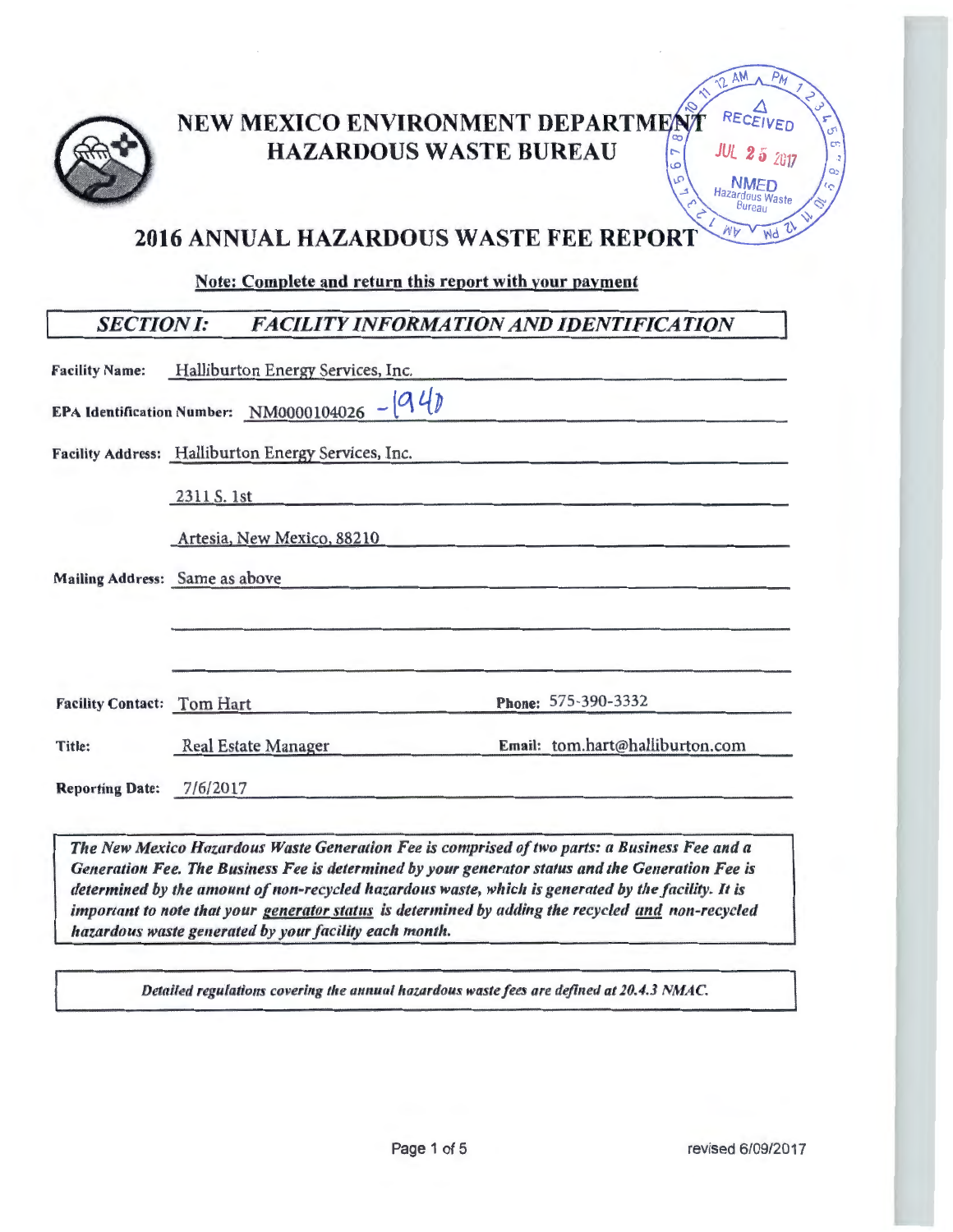# *SECTION II: ANNUAL GENERATION CALCULATIONS*

To calculate the annual waste generation amounts, use the schedule below. Enter the total pounds of hazardous waste generated per month and then subtract the pounds of recycled hazardous waste per month. The difference is the amount of non-recycled hazardous waste generated.

|                      |                                      |  | Calendar Year: 2016 |                |                      |  |
|----------------------|--------------------------------------|--|---------------------|----------------|----------------------|--|
| Month                | <b>Total Hazardous</b><br>Waste (lb) |  | Recycled (Ib)       |                | Non-Recycled<br>(lb) |  |
| January              | 0                                    |  | $\mathbf 0$         | $=$            | 0                    |  |
| February             | 0                                    |  | 0                   | $=$            | $\pmb{0}$            |  |
| March                | 0                                    |  | 0                   | $=$            | $\bf{0}$             |  |
| April                | 0                                    |  | 0                   | $=$            | $\bf{0}$             |  |
| May                  | $\bf{0}$                             |  | 0                   | =              | $\bf{0}$             |  |
| June                 | 0                                    |  | 0                   | $=$            | $\bf{0}$             |  |
| July                 | O                                    |  | 0                   | $=$            | $\bf{0}$             |  |
| August               | 0                                    |  | $\bf{0}$            | $\overline{ }$ | $\pmb{0}$            |  |
| September            | 0                                    |  | $\mathbf 0$         | $=$            | $\bf{0}$             |  |
| October              | 0                                    |  | $\bf{0}$            | $=$            | $\mathbf{0}$         |  |
| November             | $\bf{0}$                             |  | 0                   | $=$            | $\bf{0}$             |  |
| December             |                                      |  |                     | $=$            | $\Omega$             |  |
| <b>Annual Totals</b> | $\bf{0}$                             |  | $\bf{0}$            |                | $\bf{0}$             |  |

## *SECTION Ill: GENERATION STATUS DETERMINATION*

Determine your generator status using the largest amount of total hazardous waste generated during any one calendar month (from first column in Section II).

#### *GENERATOR STATUS:*

- **\*** If you generate 220 lbs (100 kg) or less of hazardous waste (recycled and non-recycled) in any one month, you are a Conditionally Exempt Small Quantity Generator (CESQG).
- \* If you generate more than 220 lbs (100 kg) but less than 2,205 lbs (1,000 kg) of hazardous waste (recycled and non-recycled) in any one month, you are a Small Quantity Generator (SQG).
- \* If you generate 2,205 lbs (1,000 kg) or more of hazardous waste (recycled and non-recycled) in any one month, you are a Large Quantity Generator (LQG).

#### NOTE: IF YOU ARE A CESQG, YOU DO NOT OWE ANY FEES. PLEASE COMPLETE THE CERTIFICATION SECTION OF THIS FORM AND RETURN TO OUR OFFICE.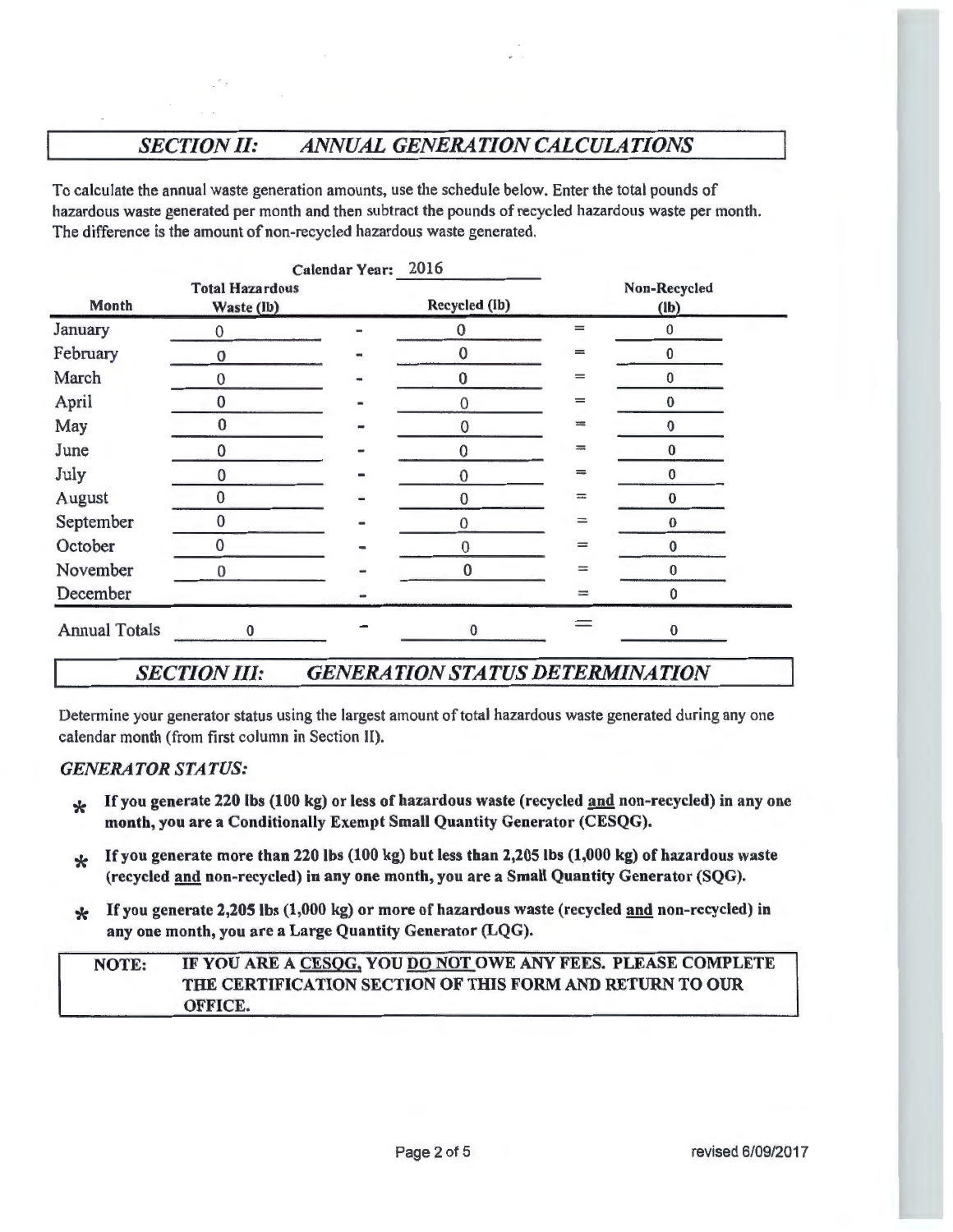### *SECTION IV: BUSINESS FEES*

Based on the generator status detennined from Section III, check the appropriate category for this facility and pay the appropriate Business Fee.

> Conditional Exempt Small Quantity Generator **no fees due** 200.00 2,500.00 Conditional Exempt Small Quantity Generator<br>Small Quantity Generator<br>Large Quantity Generator 5

#### *SECTIONV: ANNUAL GENERATION FEES*

1. Conditionally Exempt Small Quantity Generators do not owe any annual generator fees.

2. Small Quantity Generators shall pay the following fees based on the average monthly amount of non-recycled hazardous waste generated.

Annual total non-recycled hazardous waste from Section II divided by twelve equals monthly average

0  $\vert b/12 =$ I - 500 pounds/month 50 I - 1,000 pounds/month 1,001 - 2,205 pounds/month pounds per month  $$35.00$  $\overline{\hspace{1.5cm}}$  \$ 100.00 \$ 250.00

If  $\leq$  2,205 pounds/month, enter appropriate fee: 0

- 3. Large Quantity Generators at a site shall pay the following fees for non-recycled hazardous waste generated for the reporting vear, if both hazardous waste and hazardous wastewater were generated at the site, the generator must determine the amounts for each to calculate the fee. Use the following fee schedules for these calculations.
	- a. \$ 0.01 per pound of non-recycled hazardous waste generated at the site.

pounds for the reporting year  $X$  \$ 0.01 = \$ \$0.00

and

b. \$ 0.01 per ton of wastewater designated a hazardous waste solely because it exhibits a hazardous characteristic.

tons for reporting year  $X \$ 0.01 =$  \$ \$0.00

Total LQG annual fee  $(a + b) =$  \$0.00

## *SECTION VI: PAST DUE FEES*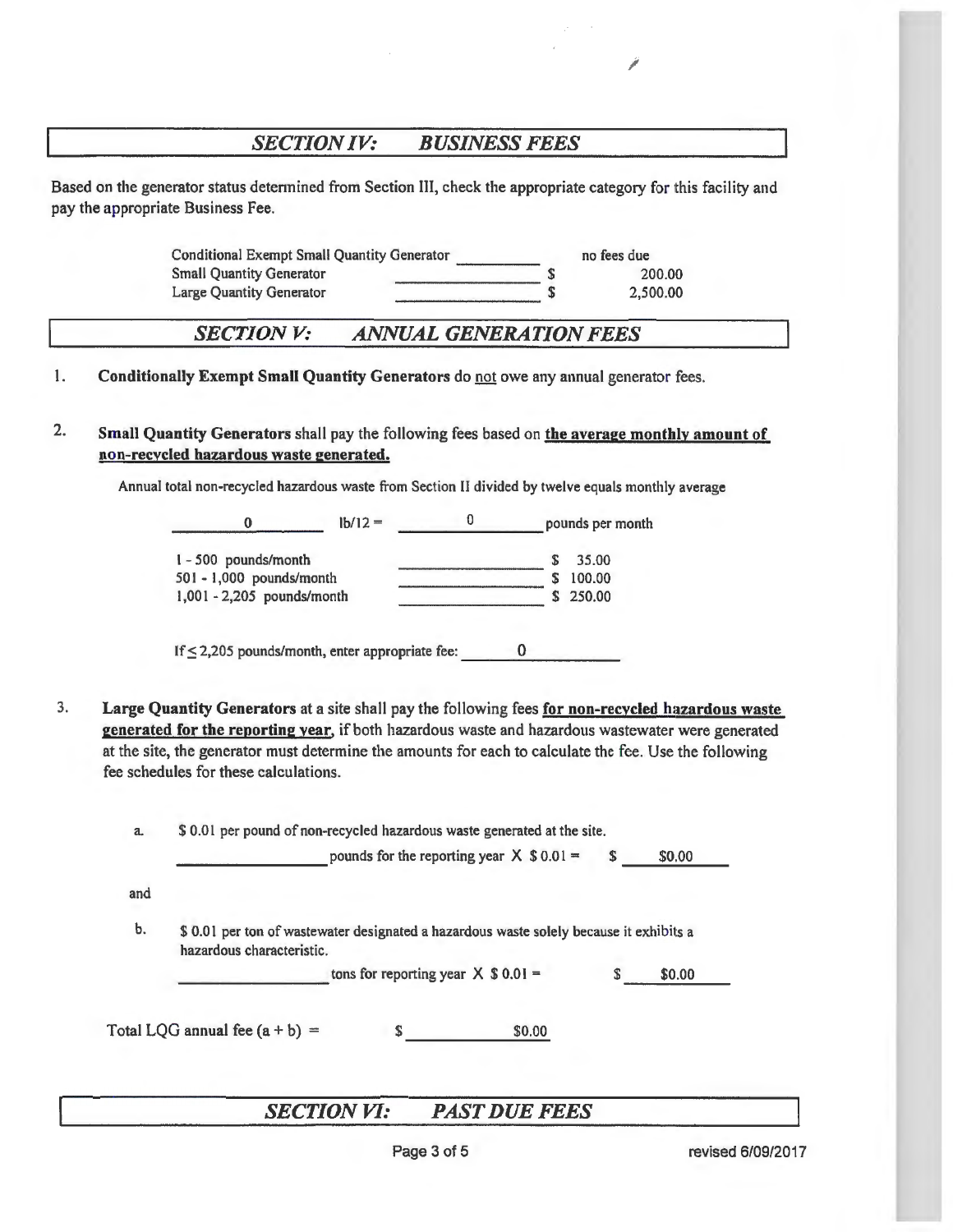

Fees owed for previous years are calculated the same as above and are then multiplied by **1%.** The **sum** of the annual business fee (Section IV) and the generation fee (Section V) are **multiplied** by the number of months that the fee is past due:

Business Fee  $+$  Generation  $\times$  1%  $\times$  Number of months past due = Late Fee

Example: ( $$200 + $35$ ) X 0.01 X 10 Months = \$23.50 Example:  $(S200 + S35)$  X 0.01 X 10 Months = \$23.50

This late fee is added to the business fee, the generation fee, and the administration charge of \$100 to determine the total past due fee owed for that year:

Business Fee + Generation + Late Fee +  $$100 = Total Past Due Fe$ 

Example:  $$200.00 + $35.00 + $23.50 + $100.00 = $358.50$ 

If you are paying past due fees for multiple years, you pay the administration charge one time only. The fees for each year are due on August 1st of the following year.

Example: Fees for 20 15 were due on August I, 2016. Please calculate past due fees and enter them below:

| 100.00 |  |
|--------|--|
|        |  |
|        |  |

## *SECTION VII: CAP FEES*

CAP Fees: The aggregate amount of annual generation and business fees to be paid per person [as defined at 20.4.3.108 NMAC] for any year based on this Part (20.4.3 NMAC) shall be limited to:

| One facility             | S | 35.000.00 |
|--------------------------|---|-----------|
| Two facilities           |   | 50,000.00 |
| Three or more facilities |   | 65,000.00 |
|                          |   |           |

If your facility generates non-recycled hazardous waste in amounts which will result in a total fee greater than the amounts given in the above table, you only pay the CAP Fee indicated. These CAP Fees does not apply to late fees.